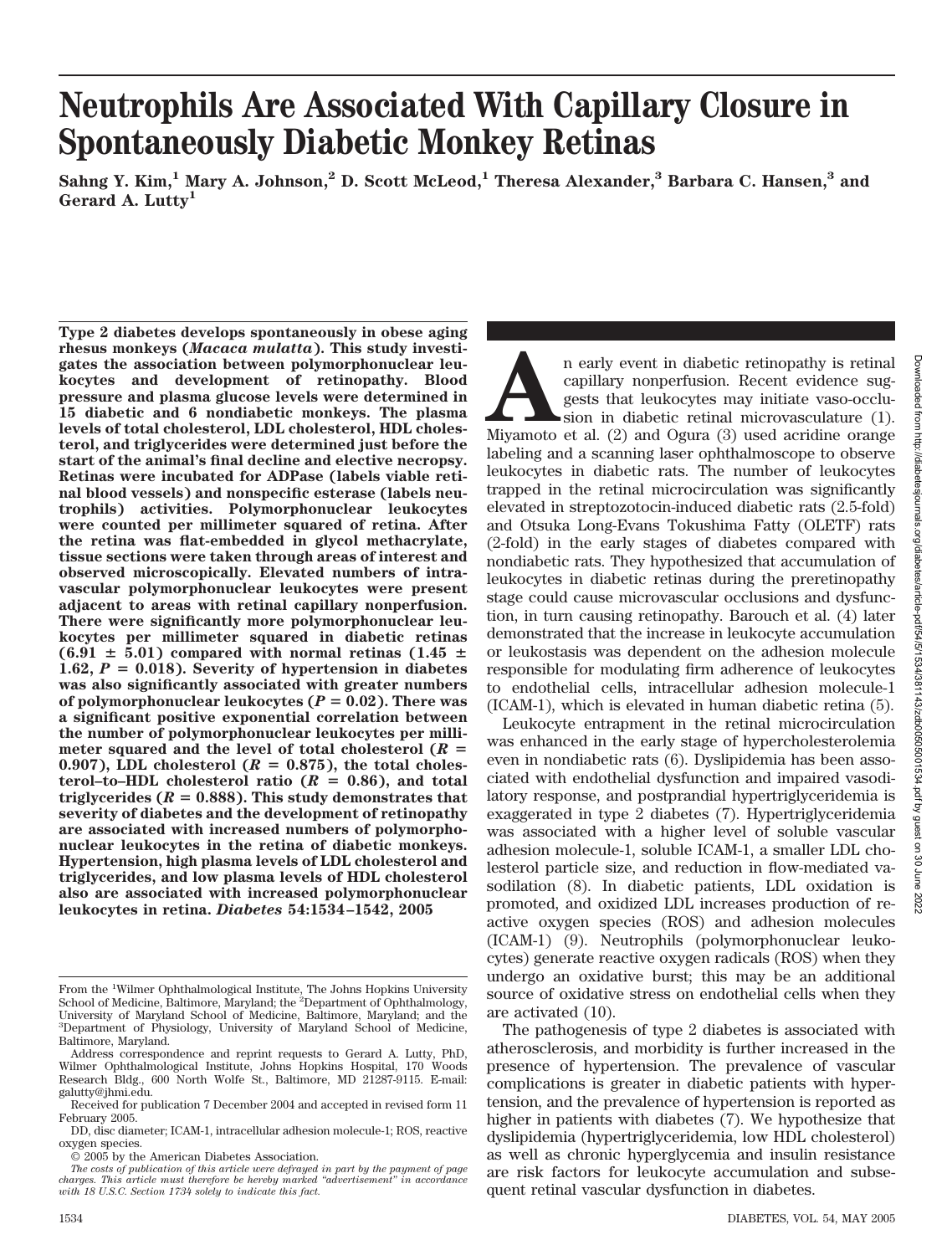TABLE 1

|  |  | Relation between polymorphonuclear leukocytes counts and medical and histological data of nondiabetic monkeys |
|--|--|---------------------------------------------------------------------------------------------------------------|
|--|--|---------------------------------------------------------------------------------------------------------------|

| Identifica-<br>tion no. | Age<br>(years) | Hyper-<br>tension | PMN <sub>s</sub> /<br>field | Capillary<br>dropout | Large<br>vessel<br>pruning | Cotton<br>wool<br>spots | Micro-<br>aneurysms | <b>IRMAS</b> | <b>New</b><br>vessels |
|-------------------------|----------------|-------------------|-----------------------------|----------------------|----------------------------|-------------------------|---------------------|--------------|-----------------------|
|                         | 14.1           | —                 |                             | None                 | None                       | None                    | None                | None         | None                  |
| $\overline{2}$          | 16.1           | $++$              | 1.1                         | None                 | None                       | None                    | None                | None         | None                  |
| 3                       | 18.9           | $++$              | 1.4                         | None                 | None                       | None                    | None                | None         | None                  |
| 4                       | 20.2           |                   | 4.6                         | None                 | None                       | None                    | None                | None         | None                  |
| 5                       | 27             | $++$              | 1.1                         | None                 | None                       | None                    | None                | None         | None                  |
| 6                       | 27.8           | $++$              | $0.5\,$                     | None                 | None                       | None                    | None                | None         | None                  |

 $-$ , none;  $++$ , moderate. IRMA, intraretinal microvascular abnormality; PMN, polymorphonuclear leukocyte.

This study was conducted in a colony of spontaneously diabetic rhesus monkeys (*Macaca mulatta*). Their diabetes has been well characterized and has been shown to have all of the features in common with adult-onset diabetes found in humans (11). These features include predominantly middle-age onset and obesity association (12) and extended prodrome that includes insulin resistance (13–15), dyslipidemia (16), and  $\beta$ -cell hyperfunction followed by declining function (17). These animals develop all of the complications associated with diabetes in humans, including neuropathy (18) and nephropathy (19). These monkeys also have visual function loss (20) and develop preproliferative retinopathy similar to human diabetic retinopathy, which includes capillary nonperfusion, cotton wool spots, intraretinal hemorrhages, microaneurysms, and intraretinal microvascular abnormalities (21). In this study, the number of polymorphonuclear leukocytes in retina was correlated with total cholesterol, LDL, the total cholesterol–to–HDL cholesterol ratio, and triglycerides in a colony of monkeys that spontaneously developed type 2 diabetes.

#### **RESEARCH DESIGN AND METHODS**

The monkeys studied included 21 diabetic and nondiabetic aging rhesus monkeys (*M*. *mulatta*) maintained in the Obesity and Diabetes Research Center of the University of Maryland in accordance with the National Academy of Sciences/National Research Council Guide for the Care and Use of Laboratory Animals and the tenets for humane care and use of animals in ophthalmic and vision research. We studied 15 obese diabetic monkeys and 6 nondiabetic monkeys that were killed electively because of failing health (Tables 1 and 2). Eyes were enucleated and dissected immediately after euthanasia with intravenous sodium pentobarbital, and tissues were immersion-fixed within 1 h of enucleation. The animals were not perfused before euthanasia and enucleation of the eyes.

Age, diabetic history (duration and degree), the presence of hypertension, and other abnormalities were carefully evaluated using the historical medical records and the Obesity and Diabetes Research Center database for each monkey. Blood pressure and plasma glucose levels were measured periodically through life under ketamine anesthesia, and the median for each was determined. Plasma total cholesterol, LDL cholesterol, HDL cholesterol, and triglycerides were sampled just before the start of the animal's final decline in health and were determined by enzymatic colorimetric method.

Hypertension was graded on the following scale: systolic pressure 120 –129 mmHg was considered mild hypertension, 130 –149 mmHg moderate hypertension, and  $\geq$ 150 mmHg severe hypertension. Normal monkeys have blood pressure -110 systolic and -70 diastolic. Severity of diabetes was based on fasting plasma glucose levels: 126 –149 mg/dl was mild diabetes, 150 –250 mg/dl moderate, and 250 mg/dl severe. Duration of diabetes, when it could be determined, was established with onset defined as meeting the American Diabetes Association criterion for humans of two fasting glucose levels  $\geq$ 126 mg/dl.

**ADPase and nonspecific esterase staining.** After enucleation, a deep incision was made 1.0 cm posterior to the limbus with a scalpel blade, and the anterior segment was removed. After removal of the vitreous, the retina was separated carefully from the retinal pigment epithelium and choroid and fixed in 2% paraformaldehyde in 0.1 mol/l cacodylate buffer overnight at 4°C. The retina was washed in 0.1 mol/l cacodylate buffer with 5% sucrose and then incubated for the enzyme histochemical demonstration of ADPase activity, as previously published (22).

TABLE 2 Relation between counts of polymorphonuclear leukocytes and medical and histological data of diabetic monkeys

| Identifica-<br>tion no. | Age<br>(years) | Duration<br>of diabetes<br>(years) | Severity of<br>diabetes | Hyper-<br>tension        | PMN <sub>s</sub> /<br>field | Capillary<br>dropout | Large<br>vessel<br>pruning | Cotton<br>wool<br>spots | Micro-<br>aneurysms | <b>IRMA</b> | <b>New</b><br>vessels |
|-------------------------|----------------|------------------------------------|-------------------------|--------------------------|-----------------------------|----------------------|----------------------------|-------------------------|---------------------|-------------|-----------------------|
|                         | 16.3           | 1.25                               | $++$                    | $++$                     | 2.3                         | None                 | None                       | None                    | None                | None        | None                  |
| $\boldsymbol{2}$        | 18.7           | 5.5                                | $++$                    | $^{+}$                   | 9.0                         | None                 | None                       | None                    | None                | None        | None                  |
| 3                       | 21.1           | $\overline{4}$                     | $++++$                  | $++$                     | 11.1                        | $++$                 | $\pm *$                    | $+$ $+$                 | None                | None        | None                  |
| 4                       | 22.1           | 4.3                                | $++++$                  | $++++$                   | 7.5                         | $+$ $+$              | None                       | $++$                    | None                | None        | None                  |
| 5                       | 24             | >4                                 | $++++$                  | $\ddot{?}$               | 1.4                         | None                 | None                       | None                    | None                | None        | None                  |
| 6                       | 26.1           | 5                                  | $++++$                  | $^{+}$                   | 4.3                         | None                 | None                       | None                    | None                | None        | None                  |
| 7                       | 28             | 15                                 | $++++$                  | $++$                     | 1.1                         | None                 | None                       | None                    | None                | None        | None                  |
| 8                       | 28.3           | 4.4                                | $++++$                  | $++$                     | 0.4                         | None                 | None                       | None                    | None                | None        | None                  |
| 9                       | 29.8           | >7                                 | $++++$                  | $\overline{\phantom{m}}$ | 8.4                         | $+$ $+$              | None                       | None                    | None                | None        | None                  |
| 10                      | 30.8           | 9.5                                | $++++$                  | $\qquad \qquad$          | 5.5                         | None                 | None                       | None                    | None                | None        | None                  |
| 11                      | 30.9           | 7                                  | $+++$                   | $^{+}$                   | 3.1                         | $+++*$               | $+++*$                     | None                    | $+++$               | $+++$       | None                  |
| 12                      | 31.2           | 8.1                                | $++++$                  | $+++$                    | 13.9                        | $+++*$               | $+++*$                     | $^{+}$                  | None                | $^{+}$      | None                  |
| 13                      | 31.5           | 3                                  | $+++$                   | $++++$                   | 6.0                         | $+++*$               | $+++*$                     | $^{+}$                  | $++$                | $++$        | None                  |
| 14                      | 31.6           | 13                                 | $++++$                  | $+++$                    | 13.8                        | $+ + + +$            | None                       | $++$                    | None                | None        | None                  |
| 15                      | 33.9           | 8.3                                | $++++$                  | $++++$                   | 15.8                        | None                 | None                       | None                    | None                | None        | None                  |

 $-$ , none;  $\pm$ , very mild;  $+$ , mild;  $++$ , moderate;  $++$ , severe. \* Throughout posterior pole; †scattered or focal. IRMA, intraretinal microvascular abnormality; PMN, polymorphonuclear leukocyte.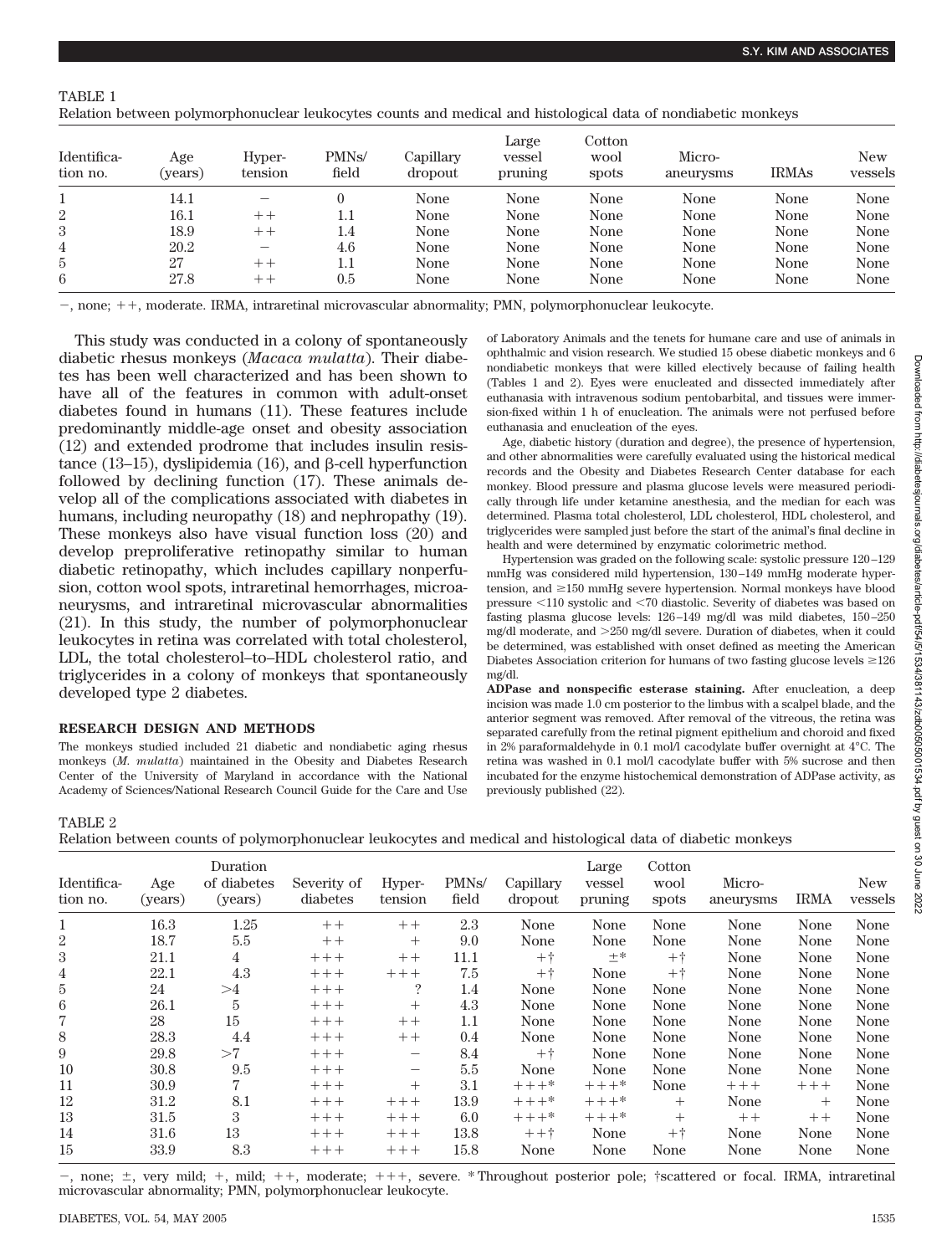

**FIG. 1.** *A***: Nine zones in which polymorphonuclear leukocyte number per millimeter squared were counted in retina from a left eye. The small circle represents the macula, and the small oval represents the optic disc.** *B***: Mean number of polymorphonuclear leukocytes (PMNs) per millimeter squared in diabetic (**f**) and nondiabetic () retinas. The polymorphonuclear leukocyte number was elevated in all zones of the diabetic retina, but the differences were only significant in zones 1,**  $2, 4, 5, 6, 8,$  and  $9$  (zone  $1, P = 0.0083$ ; zone  $2, P = 0.0123$ ; zone  $4, P =$ 0.0085; zone 5,  $P = 0.0237$ ; zone 6,  $P = 0.0098$ ; zone 8,  $P = 0.01$ ; and  $\text{zone } 9, P = 0.0261$ . \*Significant difference.

After ADPase incubation, nonspecific esterase enzyme histochemical staining was performed using a naphthol AS-D chloroacetate esterase kit (Sigma Diagnostics, St. Louis, MO) (23). This method preferentially stains red the granulocyte population of leukocytes. The incubation solution was made as recommended by the manufacturer. The retina was incubated for 45 min at 37°C while protected from light. The ADPase- and nonspecific esterase–stained retina was washed in 0.1 mol/l cacodylate buffer and kept in 2% paraformaldehyde in 0.1 mol/l cacodylate buffer until further examination and analysis.

**Counting neutrophils.** A total of 15 diabetic and 6 nondiabetic monkey retinas were analyzed for the number and location of polymorphonuclear leukocytes in the retina. After flat-mounting the retinas in cacodylate buffer, the whole retina was divided into nine zones (zones 1–9) (Fig. 1*A*). On an image of each retina, a horizontal line was drawn through the centers of the optic disc and the macula, and a vertical line was drawn through the optic disc at 90° to the horizontal line (Fig. 1). A circle was drawn 6 disc diameters (DD) from the optic disc center to separate central or posterior zones from peripheral zones. Additional horizontal lines were drawn 2 DD inferior and superior to the horizontal midline, and a vertical line 1 DD nasal to disc was also drawn. Zone 1 was then defined as the rectangular area including the macula from 1 DD nasal to 6 DD temporal to the disc and 2 DD inferior and superior to the disc. The rest of the retina was divided with posterior regions (zones 2, 3, 4, and 5) and periphery regions (zones 6, 7, 8, and 9) separated by the circle 6 DD from the optic disc. Finally, the zones in the periphery and posterior represented each quadrant formed by the central vertical and horizontal lines.

Using a Zeiss microscope at  $160 \times$  magnification (field area = 1 mm<sup>2</sup>), neutrophils were counted in eight random microscopic fields with viable capillaries in each zone. Areas of viable capillaries were determined by the presence of ADPase<sup>+</sup> microvasculature. Neutrophils were stained intensely red after nonspecific esterase incubation, and they appeared elongated in capillaries and rounded in larger vessels under brightfield illumination. Darkfield illumination, which allows the lead ADPase reaction product to be clearly seen, was used in conjunction with brightfield illumination to determine whether neutrophils were intralumenal and to determine their location within the vascular hierarchy. The data presented represents only polymorphonuclear leukocytes in the microvasculature, not arteries and veins. The mean density of neutrophils in each monkey retina was calculated using the zonal mean counts from eight fields in each zone. The number of neutrophils in each group of monkeys was determined as the means  $\pm$  SE per millimeter squared of retina. Comparisons between groups were performed using two-tailed Student's  $t$  test.  $P \leq 0.05$  was considered significant.

**Flat-embedding of retinas.** The regions described above from each retina were excised and placed between two pieces of Nytex screen in a holder, as previously published (22). The tissue was fixed in 25% Karnovsky's fixative, pH 7.4, at 4°C until processing. The tissue was then washed, dehydrated, and infiltrated with freshly catalyzed glycol methacrylate (JB-4; Polysciences, Warrington, PA), as previously published (22). After infiltration, the retina was embedded in JB-4, and the blocks were stored in a desiccated environment. The cured blocks were observed using both brightfield and darkfield illumination. Sections  $2.5 \mu$  thick were cut on a dry glass knife with a Sorvall NT2 microtome. Some sections were stained with periodic acid Schiff and hematoxylin, whereas others were developed with ammonium sulfide to stain ADPase activity in viable blood vessels and also with 0.1% thionin to counterstain the cell nuclei blue.

## **RESULTS**

**Neutrophils in the retinal vasculature.** In ADPase/ nonspecific esterase–incubated retinas, the ADPase reaction product clearly labeled the vasculature. It was visualized as a lead phosphate precipitate by darkfield illumination. Blood vessels that expressed little ADPase activity were assumed to be less viable and were suspected to have degenerative or dysfunctional endothelial cells, as demonstrated previously (22). The nonspecific esterase incubation resulted in bright red–stained neutrophils, whereas monocytes, if stained, had only a light pink color. Only neutrophils in the microvasculature were counted in this study. In the diabetic retinal vasculature, neutrophils were numerous, especially around the optic disc and macula (Fig. 1*B*), and their relation to compromised vasculature (low or no ADPase activity) was apparent (Fig. 2). Neutrophils were often observed in blood vessels that lacked ADPase activity and were seen in large numbers in blood vessels adjacent to areas with capillary dropout, presumed nonperfused areas (Figs. 2 and 3). When the blood vessels documented en bloc were sectioned, the loss of ADPase adjacent to the polymorphonuclear leukocytes was apparent in some capillaries (Fig. 3). At the borders of regions with capillary dropout, vascular remodeling was apparent and exemplified by venous loops, which were also often associated with neutrophils. Neutrophils were also frequently observed in microaneurysms (Fig. 2*D*). In four diabetic monkeys, a large area of capillary loss was apparent between the optic disc and fovea, with the area temporal to the fovea having viable blood vessels and the area nasal to the fovea having no viable blood vessels (Fig. 2*A*).

The number of polymorphonuclear leukocytes was elevated in diabetic monkeys compared with nondiabetic monkeys in every zone of the retina (Fig. 1*B*). This difference was significant ( $P \le 0.01$ ) in zones 1, 2, 4, 5, 6, 8, and 9, but the greatest difference was in zone 1 (11.73 polymorphonuclear leukocytes/mm2 in diabetic monkeys compared with 2.35 in nondiabetic monkeys), which was also the most significant difference  $(P = 0.0083)$ . It seems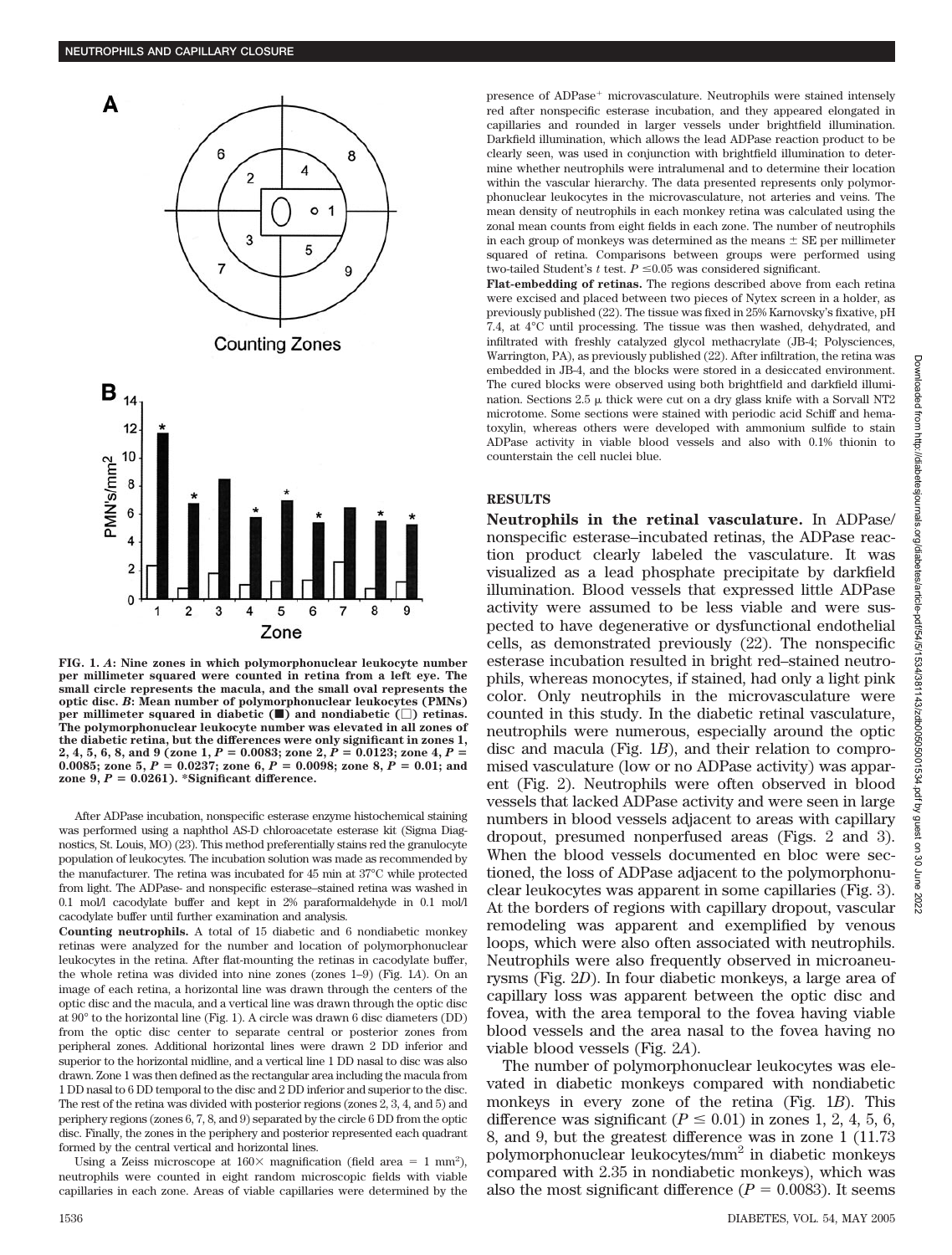

**FIG. 2. Nonspecific esterase and ADPase labeling in a 31.5-year-old diabetic monkey (no. 14) (***A***–***D***) and a 31.2-year-old diabetic monkey (no. 13) (***E* **and** *F***).** *A***: A large area of capillary loss extends from fovea to optic disk within and beyond the vascular arcades as well as a large area nasal to optic disk. An apparent cilio-retinal vascular system temporal to the disc remains viable (i.e., has ADPase activity).** *B***: Red nonspecific esterase–positive neutrophils (arrow) are present in a vascular segment that lacks ADPase activity (arrowhead).** *C***: Two neutrophils (arrows) are present on either end of a vascular segment that lacks ADPase activity. There is a branch of the capillary (arrowhead) that also lacks ADPase activity.** *D***: A neutrophil is present in an aneurysm that has formed at a branch point in a capillary.** *E***: Brightfield illumination shows neutrophils (arrows) in a capillary segment adjacent to a nonperfused area (arrowhead).** *F***: Darkfield illumination of the same area in** *E* **shows reduction in ADPase activity in some of the capillaries in this area of capillary dropout.** *A***–***E***: Bright field illumination of flat mount retina.** *F***: Darkfield illumination of flat mount retina.**

unlikely that the large number of polymorphonuclear leukocytes in the posterior pole of diabetic monkeys was caused by increased numbers of blood vessels since this was not the area that had the greatest number of polymorphonuclear leukocytes in nondiabetic monkeys (Fig. 1*B*). The number of neutrophils per millimeter squared of retina (mean  $\pm$  SE) was 1.45  $\pm$  1.62 (range 0–4.6) in nondiabetic monkeys and  $6.91 \pm 5.01$  (0.4–15.8) in diabetic retina  $(P = 0.018)$  (Fig. 4). In the diabetic group, the neutrophil number increased with the presence of retinopathy (4.98  $\pm$  5.21 in retinas without retinopathy vs. 9.11  $\pm$ 

4.04 in retinas with retinopathy), but the difference was not significant  $(P = 0.113)$  (Fig. 4*B*). Retinopathy was defined as any of the following characteristics: areas of capillary dropout, aneurysms, and intraretinal microvascular abnormalities. In 13 severe diabetic monkeys (excluding the two youngest diabetic monkeys), the number of neutrophils increased as severity of hypertension increased. The number of neutrophils per millimeter squared of retina was  $4.84 \pm$ 3.86 in diabetic monkeys with hypertension that was mild to moderate and 11.4  $\pm$  4.35 in diabetic monkeys with severe hypertension  $(P = 0.02)$  (Fig. 4*C*).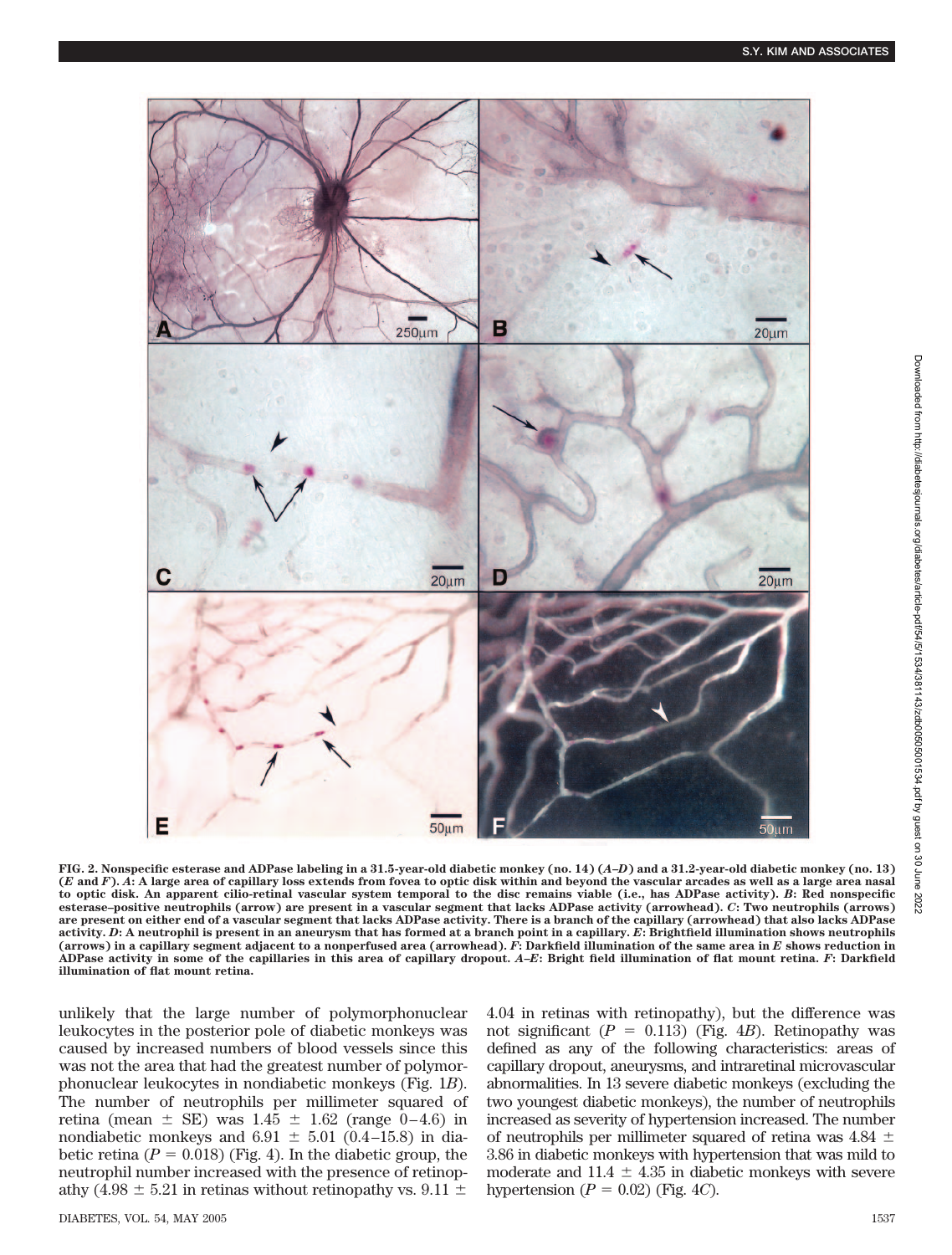

**FIG. 3. Neutrophils in capillaries from the ADPase/nonspecific esterase–incubated retina of a 31.6-year-old diabetic monkey (no. 15) viewed in brightfield (***A* **and** *C***) and in darkfield (***B* **and** *D***). Some polymorphonuclear leukocytes (arrow E in panel** *C***) are in capillaries with normal ADPase** activity in the flat perspective and when sectioned  $(E)$ . Other polymorphonuclear leukocytes (arrow F in panel  $C$ ) were associated with loss in **ADPase activity at the site of polymorphonuclear leukocyte (***D***). The polymorphonuclear leukocyte at this site in cross section (***F***) appears flat and fusiform.** *A***–***D***: ADPase and nonspecific esterase activity en bloc.** *E***–***F***: Cross sections stained with toluidine blue and treated with ammonium sulfide to develop the ADPase activity.**

The plasma level of total cholesterol was 240.9 mg/dl in diabetic monkeys and 123.4 mg/dl in nondiabetic monkeys  $(t = -3.725, P = 0.0018)$ . The plasma LDL cholesterol was 130.1 mg/dl in diabetic monkeys and 59.8 mg/dl in nondiabetic monkeys  $(t = -3.15, P = 0.0060)$ , and the plasma total cholesterol–to–HDL cholesterol ratio was 9.28 in diabetic monkeys and 2.68 in nondiabetic monkeys ( $t = -2.55$ ,  $P =$ 0.0217). The plasma triglyceride level was 636.2 mg/dl in diabetic monkeys and 119.2 mg/dl in nondiabetic monkeys  $(t = -3.08, P = 0.0071)$ . There was a significant exponential correlation between the density of neutrophils in retina and the level of total cholesterol  $(R = 0.907)$ , LDL cholesterol

 $(R = 0.875)$ , the total cholesterol–to–HDL cholesterol ratio  $(R = 0.86)$ , and triglycerides  $(R = 0.888)$  (Fig. 5).

Finally, although the animals were not perfused before enucleation, there was no significant correlation between the number of circulating white blood cells immediately before death and the number of polymorphonuclear leukocytes counted in retina (Fig. 6). This analysis included control and diabetic monkeys as well.

# **DISCUSSION**

Spontaneously type 2 diabetic monkeys develop retinopathy that has characteristics in common with human dia-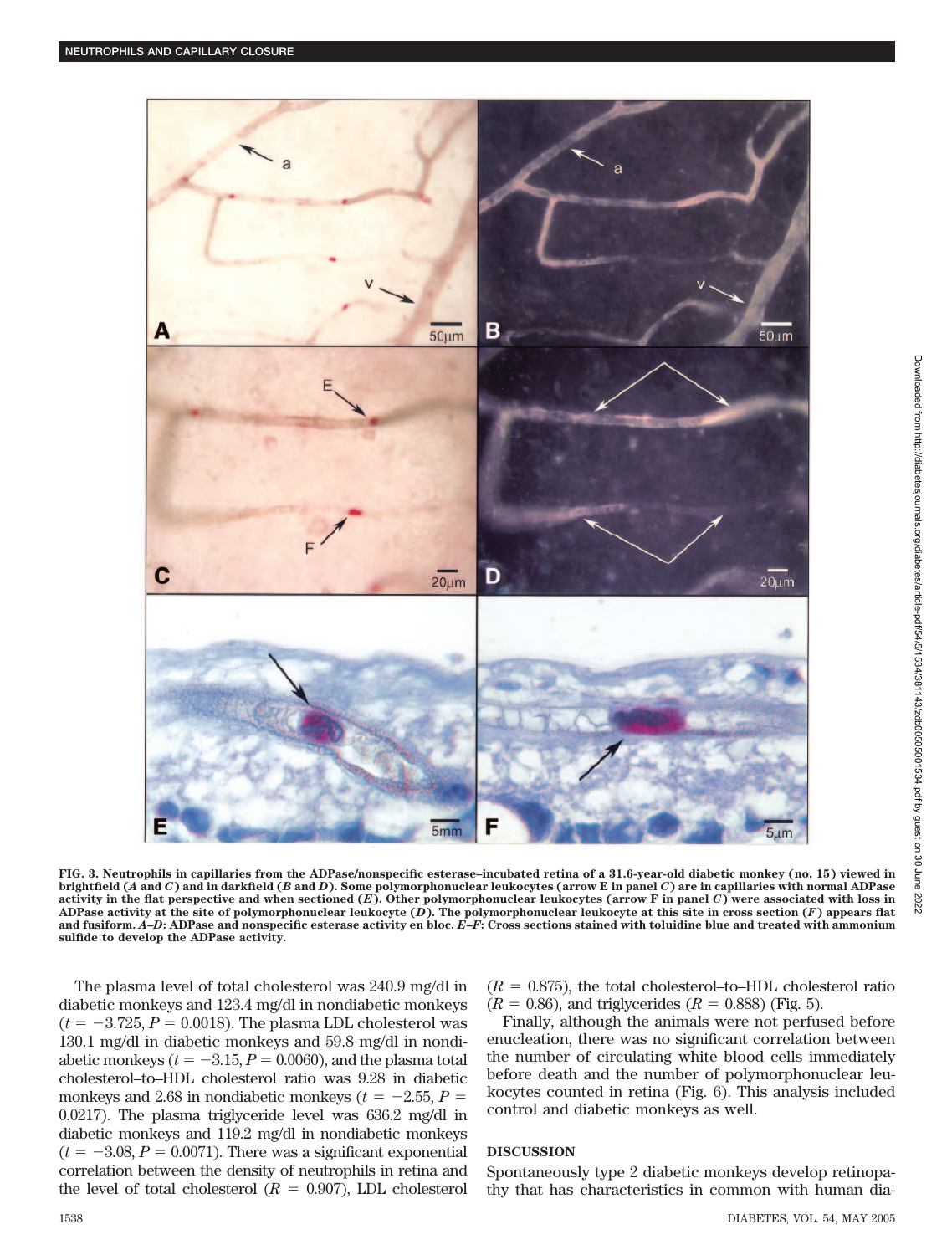

**FIG. 4. Relationship between retinal density of neutrophils and diabetes and hypertension.** *A***: The density of neutrophils was significantly different between diabetic and nondiabetic animals.** *B***: There were more neutrophils in diabetic animals with than without retinopathy, but the difference was not significant.** *C***: There was a significant difference in neutrophil numbers between diabetic animals that had severe hypertension versus those that did not have severe hypertension (***P* - **0.02). \*Significant difference. HTN, hypertension; PMN, polymorphonuclear leukocyte.**

betic retinopathy; these include capillary nonperfusion, cotton wool spots, intraretinal hemorrhages, microaneurysms, and intraretinal microvascular abnormalities (21). In our study, the number of neutrophils was significantly higher in diabetic than in nondiabetic retinas. Although not statistically significant, the neutrophil number was higher in diabetic retinas with retinopathy than in diabetic retinas without retinopathy. This increase in neutrophils was associated with loss in capillary viability (loss in ADPase) and probable endothelial cell injury. Interest-



**FIG. 5. Linear regression analysis of polymorphonuclear leukocyte number per millimeter squared of retina and log levels (mg/dl) of total cholesterol (***A***), triglycerides (***B***), and LDL cholesterol (***C***).**

ingly, the greatest number of neutrophils was adjacent to regions with capillary dropout. We often observed neutrophil accumulation in microaneurysms. Stitt et al. (24)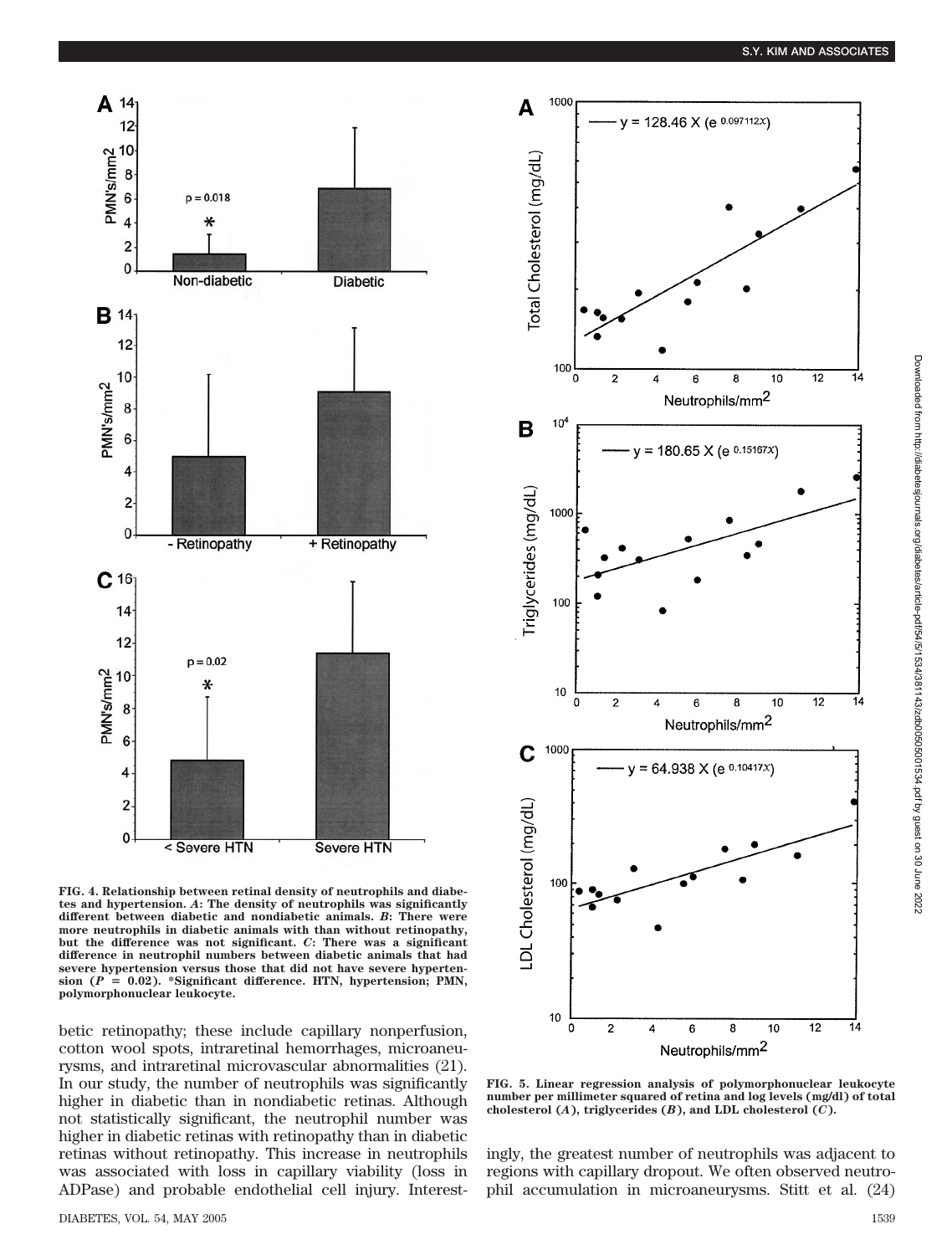

FIG. 6. Relationship between circulating white blood cells (per  $\mu$ l **blood) and polymorphonuclear leukocytes (per mm<sup>2</sup> of retina) at the time of death. There was no significant relationship between polymorphonuclear leukocyte numbers and the number of circulating white blood cells immediately before death. PMN, polymorphonuclear leukocyte; WBC, white blood cell.**

observed extensive accumulation of neutrophils in the lumen of microaneurysms of human type 1 diabetic subjects in which the endothelium remained intact but pericytes were variably absent.

Four of the diabetic monkeys had extensive areas of capillary nonperfusion in the posterior pole. One possible explanation for this phenomenon is that neutrophil numbers were greatest in the posterior pole, and neutrophils initiated occlusions and increased perfusion pressure in the area. A similar large central area of nonperfusion was observed in pancreatectomized cats (25). The pattern of the vascular loss in the monkeys was noteworthy because the capillary network on the nasal side of the fovea is lost, whereas capillaries on the temporal side of the fovea remained viable. Capillary nonperfusion within 1.5–2.5 DD nasal to the optic disc is known to proceed rapidly and involve the farther periphery in some human subjects with diabetes  $(26)$ , whereas the peripapillary zone  $(<1$  DD away from the disc margin) was consistently spared from vasoocclusions (27). In the spontaneously diabetic monkeys, the temporal peripapillary zone was spared in three of the four monkeys with severe retinopathy but these spared vessels were cilioretinal in origin (21). The loss of viable capillaries is likely to result from neutrophil plugging or endothelial cell dysfunction while the large areas of vascular loss may have their origins in hemodynamics of the retinal vascular system, which changes in hypertension.

In the early stage of diabetes, reduced retinal blood flow is thought to result from increased vasoconstriction at the capillary level, and this may increase neutrophil plugging in the microcirculation. Human diabetic leukocytes have been shown to be immobilized easily and to plug the retinal microvasculature (28). Leukocytes are not sufficiently deformable and more are activated under conditions of low perfusion (27,29,30). Leukocyte plugging may be involved in capillary nonperfusion, endothelial cell damage, and vascular leakage in the retinal microcirculation (1,30). We have observed significantly increased numbers of polymorphonuclear leukocytes (more than fourfold greater) in human diabetic choriocapillaris compared with nondiabetic choriocapillaris, and the polymorphonuclear leukocytes were associated areas of capillary loss (23,31). Decreased deformability can be caused by changes in membrane lipid composition and subsequently altered membrane fluidity of neutrophils (32). Increased glycation of the cell membrane or intracellular proteins may cause stiffening of cells. A further possibility is the presence of a state of chronic low-grade neutrophil activation that could increase basal cytoskeletal F-actin, leading to a reduction in neutrophil deformability (30). It is possible that the declining health of the monkeys at the time of necropsy in the current study contributed to the number of polymorphonuclear leukocytes, but all monkeys, including controls, were declining in health at the time of necropsy, and there were significantly more polymorphonuclear leukocytes in the diabetic monkeys than in normal controls.

Neutrophil– endothelial cell interactions are known to play a role during retinal vascular diseases, including diabetes. Neutrophil adhesion to endothelium in vitro can be prompted by hyperglycemia as low as 5.5 mmol/l (33). After hyperglycemic treatment, neutrophils exhibit increased adhesion to pulmonary arterial endothelial and retinal endothelial cells. A two- to threefold increase in retinal leukocyte adhesion was observed in streptozotocin-induced diabetic rats (34). One reason for increased adhesion could be upregulation of leukocyte– endothelial cell adhesion molecules (1). ICAM-1 immunoreactivity is elevated in human diabetic retinal blood vessels, and this is accompanied by an increased number of neutrophils in the retina (5). Diabetic monocytes and neutrophils also show higher surface expression of CD11b/CD18, a ligand for ICAM-1 (35,36). Miyamoto et al. (37) found enhanced expression of adhesion molecules in the capillary endothelium of the retina in diabetic rats. Neutralization of ICAM-1 or CD18 decreased diabetes-induced retinal leukostasis and prevented endothelial cell injury and death in diabetic rats (37).

Leukocyte– endothelial cell adhesion enhances the ability of leukocytes to generate ROS. Superoxide radical production from diabetic subjects' neutrophils exceeds that of nondiabetic subjects, and increases in superoxide production may damage vascular endothelial cells and result in subsequent vascular occlusion (10). The result of this injury could be the loss of critical ectoenzymes like ADPase on endothelial cells, which prevents ADP-initiated platelet aggregation. ADPase was reduced in many areas adjacent to polymorphonuclear leukocytes in the current study.

In our study, the number of neutrophils was significantly increased in diabetic monkeys with severe hypertension, compared with diabetic monkeys with mild to moderate hypertension  $(P = 0.02)$ . This suggests that the increased number of neutrophils and their interaction with endothelial cells are related to the severity of hypertension in diabetic individuals. Hypertensive diabetic patients have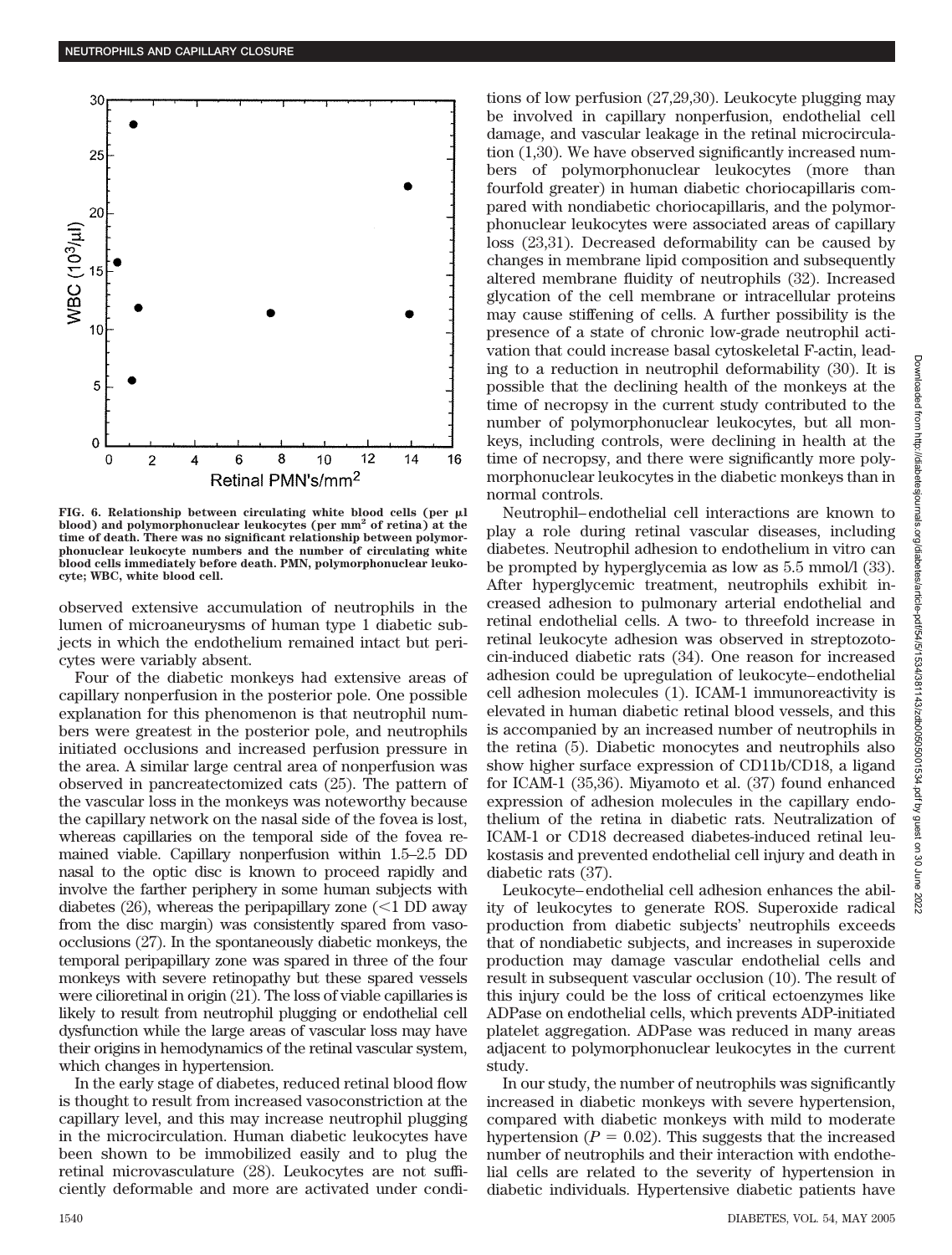://diabetesjournals.org/diabetes/article-pdf/54/5/1534/381143/zdb00505001534.pdf by guest

 $\overline{a}$ 8 June

neutrophils that are less deformable than normotensive diabetic individuals, but the deformability of neutrophils from subjects with impaired glucose tolerance was similar to those of subjects with normal glucose tolerance (38). Insulin itself acutely promotes vasodilation and inhibits platelet aggregation; however, in insulin resistance, as is present in the spontaneously diabetic monkeys, these actions of insulin are reduced, resulting in endothelial dysfunction, platelet aggregation, hypertriglyceridemia, and eventual loss of glycemic control. Essential hypertension seen in insulin resistance is likely associated with elevated production of angiotensin II. Angiotensin II is either directly or indirectly responsible for additional vascular effects, including increased proinflammatory adhesion molecule expression, increased cytokine and growth factor expression, increased endothelin-1 formation, and an increase in endothelial scavenger receptors for oxidized LDL cholesterol (7).

There was a significant exponential correlation between the number of neutrophils in the retina and the plasma level of total cholesterol, LDL cholesterol, the HDL cholesterol–to–total cholesterol ratio, and triglycerides in these monkeys. Dyslipidemia, particularly elevated serum triglycerides; low HDL cholesterol; and elevated intermediate-density lipoprotein levels are among the hallmarks of the insulin resistance syndrome and particularly common among type 2 diabetic human subjects (7). Postprandial hypertriglyceridemia is more exaggerated in type 2 diabetes. In addition, LDL cholesterol is elevated in many diabetic patients. These lipid abnormalities are known to decrease blood flow and may be associated with endothelial dysfunction and impaired vasodilatory response. Hypertriglyceridemia is associated with a higher level of soluble vascular adhesion molecule-1 and soluble ICAM-1, a smaller LDL cholesterol particle size, and a reduction in human flow-mediated vasodilation (8). Chen et al. (39) reported that dyslipidemia, not hyperglycemia, induces inflammatory adhesion molecules in human retinal vascular endothelial cells. In fact, leukocyte entrapment in the retinal microcirculation is enhanced in the early stage of hypercholesterolemia even in nondiabetic rats and was increased as the period of hypercholesterolemia was prolonged (6).

In this study using spontaneous type 2 diabetic monkeys, severity of diabetic retinopathy was associated with increased numbers of neutrophils in the retinal vasculature. Hypertension and dyslipidemia were associated with the increased numbers of neutrophils. This study provides further evidence for diabetes being an inflammatory disease and for neutrophils being responsible for capillary loss in diabetic retina.

#### **ACKNOWLEDGMENTS**

This study was supported by Juvenile Diabetes Foundation International Grant 1-2000-621 (to M.A.J.), National Institute of Aging Grant NO1-AG-02100 (to B.C.H.), National Eye Institute Grant EY01765 (to the Wilmer Ophthalmological Institute), unrestricted grants from Research to Prevent Blindness (to the Wilmer Ophthalmological Institute and the Department of Ophthalmology, the University of Maryland), and by a contribution from the Himmelfarb Family Foundation in honor of Morton Goldberg, MD. G.A.L. was an American Heart Association Established Investigator.

The authors acknowledge the excellent technical assistance of Carol Merges, Rhonda Grebe, and the entire staff at the Obesity and Diabetes Research Center at the University of Maryland.

### **REFERENCES**

- 1. Lutty GA, Ogura Y: Involvement of leukocytes in diabetic retinopathy and choroidopathy. In *Molecular Basis for Microcirculatory Disorders*. Schmid-Schonbein GW, Granger DN, Eds. Paris, Springer-Verlag, 2003, p. 559 –569
- 2. Miyamoto K, Hiroshiba N, Tsujikawa A, Ogura Y: In vivo demonstration of increased leukocyte entrapment in retinal microcirculation of diabetic rats. *Invest Ophthalmol Vis Sci* 39:2190 –2194, 1998
- 3. Ogura Y: In vivo evaluation of leukocyte dynamics in the retinal and choroidal circulation. *Nippon Ganka Gakkai Zasshi* 103:910 –922, 1999
- 4. Barouch FC, Miyamoto K, Allport JR, Fujita K, Bursell SE, Aiello LP, Luscinskas FW, Adamis AP: Integrin-mediated neutrophil adhesion and retinal leukostasis in diabetes. *Invest Ophthalmol Vis Sci* 41:1153–1158, 2000
- 5. McLeod DS, Lefer DJ, Merges C, Lutty GA: Enhanced expression of intracellular adhesion molecule-1 and P-selectin in the diabetic human retina and choroid. *Am J Pathol* 147:642– 653, 1995
- 6. Tomida K, Tamai K, Matsuda Y, Matsubara K, Ogura Y: Hypercholesterolemia induces leukocyte entrapment in the retinal microcirculation of rats. *Curr Eye Res* 23:38 – 43, 2001
- 7. Taylor AA: Pathophysiology of hypertension and endothelial cell dysfunction in patients with diabetes mellitus. *Endocrinol Metab Clin North Am* 30:983–997, 2001
- 8. Lupattelli G, Lombardini R, Schillaci G, Ciuffetti G, Marchesi S, Siepi D, Mannarino E: Flow-mediated vasoactivity and circulating adhesion molecules in hypertriglyceridemia. *Am Heart J* 140:521–526, 2000
- 9. Devaraj S, Jialal I: Low-density lipoprotein postsecretory modification, monocyte function, and circulating adhesion molecules in type 2 diabetic patients with and without microvascular complications: the effect of -tocopherol supplementation. *Circulation* 102:191–196, 2000
- 10. Freedman S, Hatchell D: Enhanced superoxide radical production by stimulated polymorphonuclear leukocytes in a cat model of diabetes. *Exp Eye Res* 55:767–773, 1992
- 11. Hansen BC: Primate animal models of type 2 diabetes. In *Diabetes Mellitus*: *A Fundamental and Clinical Text*. LeRoith D, Olefsky JM, Taylor S, Eds. Philadelphia, JB Lippincott, 2003, p. 1060 –1074
- 12. Hansen BC: Primates in the study of aging-associated obesity. In *Handbook of Obesity*: *Etiology and Pathophysiology*. 2nd ed. Bray GA, Bouchard C, Eds. New York, Marcel Dekker, 2003, p. 283–299
- 13. Bodkin N, Metzger B, Hansen B: Hepatic glucose production and insulin sensitivity preceding diabetes in monkeys. *Am J Physiol* 256:E676 –E681, 1989
- 14. Bodkin NL, Ortmeyer HK, Hansen BC: Diversity of insulin resistance in monkeys with normal glucose tolerance. *Obes Res* 1:364 –370, 1993
- 15. Ortmeyer HK: In vivo insulin regulation of skeletal muscle glycogen synthase in calorie-restricted and in ad libitum-fed rhesus monkeys. *J Nutr* 131:907S–912S, 2001
- 16. Hannah JS, Verdery RB, Bodkin NL, Hansen BC, Ngoc AL, Howard BV: Changes in lipoprotein concentrations during the development of noninsulin dependent diabetes mellitus in obese rhesus monkeys (*Macaca mulatta*). *J Clin Endocrinol Metab* 72:1067–1072, 1991
- 17. Hansen BC, Bodkin NL: Beta cell hyperresponsiveness to glucose precedes both fasting hyperinsulinemia and reduced glucose tolerance (Abstract). *Diabetes* 34 (Suppl. 1):8A, 1985
- 18. Cornblath DR, Hillman MA, Striffler JS, Herman CN, Hansen BC: Peripheral neuropathy in diabetic monkeys. *Diabetes* 38:1365–1370, 1989
- 19. Cusumano AM, Bodkin NL, Hansen BC, Iotti R, Owens J, Klotman PE, Kopp JB: Glomerular hypertrophy is associated with hyperinsulinemia and precedes overt diabetes in aging rhesus monkeys. *Am J Kidney Dis* 40:1075–1085, 2002
- 20. Johnson M, Lutty GA, McLeod DS, Otsuji T, Flower RW, Sandagar G, Alexander T, Steidl S, Hansen B: Ocular structure and function in a monkey with spontaneous diabetes mellitus. *Exp Eye Res* 80:37– 42, 2005
- 21. Kim SY, Johnson MA, McLeod DS, Alexander T, Otsuji T, Steidl SM, Hansen BC, Lutty GA: Retinopathy in monkeys with spontaneous type 2 diabetes. *Invest Ophthalmol Vis Sci* 45:4543– 4553, 2004